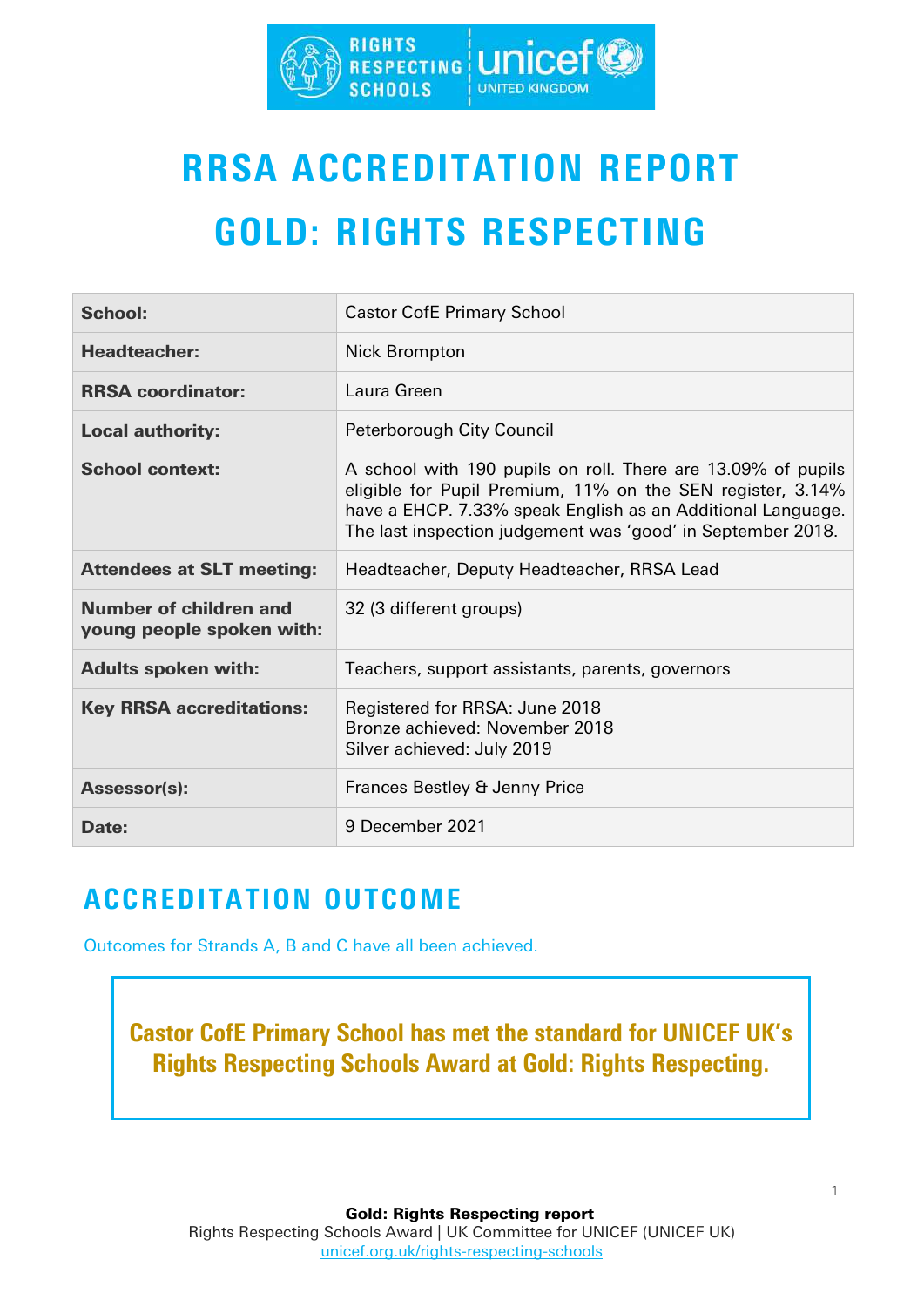

## 1. STRENGTHS AND RECOMMENDATIONS

This report is based on a virtual accreditation visit. The assessors would like to thank the children, the Senior Leadership Team, and staff for their warm welcome to the school, for the opportunity to speak with adults and children during the assessment and for the detailed evidence provided to support the process. Prior to the accreditation visit, the school completed a comprehensive School Evaluation: Gold form and provided a good collection of digital evidence.

It was evident that children's rights are embedded across the school and underpin every facet of school life.

### Strengths of the school include:

- Articulate and confident children who clearly know that they have rights and are committed to helping to realise these for other children locally and globally.
- The extent to which rights and rights respecting language are embedded in the day-to-day life of the school.
- A consistent strategic approach of senior leaders and the RRSA lead to embed a rights-based approach, putting it at the core of the school's ethos and relating to Christian values.
- Active and engaged governors who fully support embedding a rights-based approach across the whole school community and beyond.
- Children feel empowered. They are listened to and involved in decision making on many levels.

#### Our experience has shown that there are actions that have proven useful in other RRSA schools and settings in helping them to maintain and build on their practice at Gold level. Here are our recommendations for your school:

- Continue to revisit RRSA guidance around language, wording and vocabulary of rights. UNICEF UK's [ABCDE of Rights](https://www.unicef.org.uk/rights-respecting-schools/resources/teaching-resources/guidance-assemblies-lessons/abcde-of-rights/) resource will support staff.
- Continue to explore with children/young people and staff the meaning of key concepts underpinning a child rights-based approach, for example 'dignity' and 'equity' and 'fairness' and how these are enacted in school practice.
- Continue to develop the language around wellbeing and the links to children's rights
- Consider how the school's partnership with the school in Kenya can be strengthened, particularly exploring how a rights lens can help pupils develop greater empathy and understanding of the lived experiences of children around the world.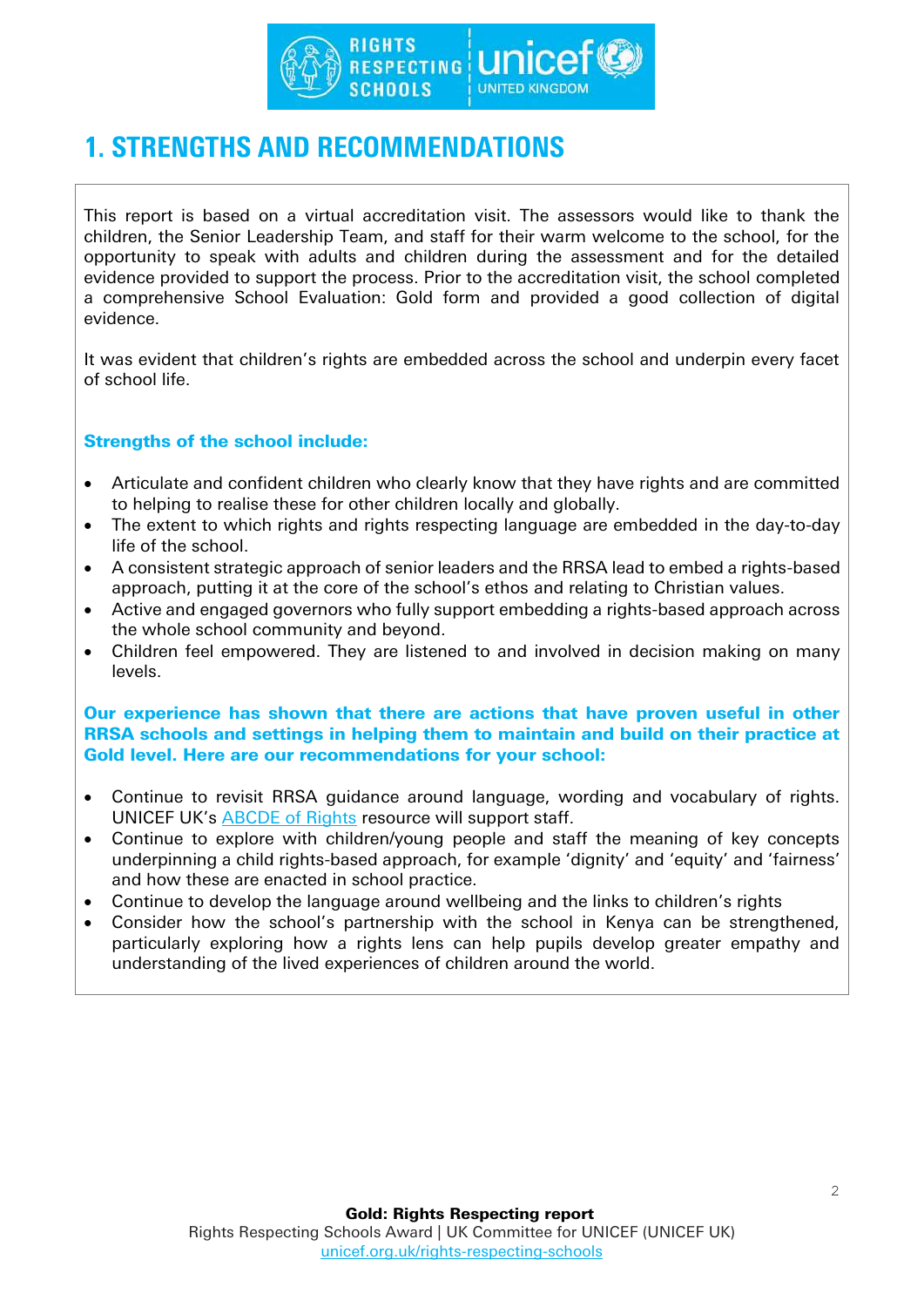

## 2. VISIT HIGHLIGHTS

| <b>STRAND A</b>                                                                                                                                                                                                                                                            | <b>Highlights and comments</b>                                                                                                                                                                                                                                                                                                                                                                                                                                                                                                                                                                                                                                                                                                                                                                                                                                                                                                                                                                                                                                                                                                                                                                                                                                                                                                                                                |
|----------------------------------------------------------------------------------------------------------------------------------------------------------------------------------------------------------------------------------------------------------------------------|-------------------------------------------------------------------------------------------------------------------------------------------------------------------------------------------------------------------------------------------------------------------------------------------------------------------------------------------------------------------------------------------------------------------------------------------------------------------------------------------------------------------------------------------------------------------------------------------------------------------------------------------------------------------------------------------------------------------------------------------------------------------------------------------------------------------------------------------------------------------------------------------------------------------------------------------------------------------------------------------------------------------------------------------------------------------------------------------------------------------------------------------------------------------------------------------------------------------------------------------------------------------------------------------------------------------------------------------------------------------------------|
| 1. Children,<br>young people<br>and the wider<br>school<br>community<br>know about and<br>understand the<br><b>UN Convention</b><br>on the Rights of<br>the Child and<br>can describe<br>how it impacts<br>on their lives and<br>on the lives of<br>children<br>everywhere | Children shared good knowledge of their rights, and they understand the<br>nature of rights saying: "Universal means everybody has their rights"; "as soon<br>as you're born you have rights"; "all rights are equally important" and "don't<br>have to be earned." Children explained that some children don't have equal<br>access to rights because of wars in Syria, Afghanistan and Pakistan; dry<br>weather in Kenya, "some don't have much water" and earthquakes around<br>the world. A child pointed out that "refugees or migrants should be protected<br>because something bad has happened to them." Children have learned about<br>their rights and global goals through PSHE, topic lessons such as Florence<br>Nightingale, refugee crisis, climate change as well as links to stories<br>(Cinderella, Goldilocks, Paddington) and the World's Largest Lesson. Rights<br>are also made explicit in assemblies, collective worship (also during lockdown<br>and home learning), displays around school and fundraising and celebration<br>events such as Remembrance Day. Staff talked about linking rights<br>"naturally" in lessons and conversations with children, parents and each other<br>saying, "It's so embedded." The RRSA Lead said, "it's naturally happening that<br>children ask questions, we talk to them about it, it's in everything we do." |
| <b>STRAND B</b>                                                                                                                                                                                                                                                            | <b>Highlights and comments</b>                                                                                                                                                                                                                                                                                                                                                                                                                                                                                                                                                                                                                                                                                                                                                                                                                                                                                                                                                                                                                                                                                                                                                                                                                                                                                                                                                |
| 2. In school<br>children and<br>young people<br>enjoy the rights<br>enshrined in the<br><b>United Nations</b><br>Convention on<br>the Rights of the<br>Child.                                                                                                              | Children agreed that they enjoy their rights in school, and understand the role<br>of staff, as duty bearers, to ensure that all their rights are being met saying,<br>"a duty bearer is the person who looks after us in our class, to make sure that<br>each child is ok." One explained that if rights were not being respected, "we<br>would tell a duty bearer, or our parent or guardian and they would do<br>something about it." All children agreed that "Teachers let us know that we<br>have all our rights." Several children acknowledged Article 1, saying, "We all<br>have a right to our rights." A staff member explained that, "collective worship<br>draws on ideas of fairness and equity."                                                                                                                                                                                                                                                                                                                                                                                                                                                                                                                                                                                                                                                               |
| 3. Relationships<br>are positive and<br>founded on<br>dignity and a<br>mutual respect<br>for rights                                                                                                                                                                        | Focus groups exemplified extremely positive relationships between children<br>who actively supported one another. Children talked about respecting each<br>other in relation to dignity and privacy, with one saying, "dignity means that<br>you should be respected and should have your voice be heard." The<br>headteacher referred to conflict resolution, saying, "children are becoming<br>more reflective in their thinking and we give children a chance to talk about<br>how they felt about it and help them think about what they can do differently."                                                                                                                                                                                                                                                                                                                                                                                                                                                                                                                                                                                                                                                                                                                                                                                                             |
| 4. Children and<br>young people<br>are safe and<br>protected and<br>know what to do<br>if they need<br>support.                                                                                                                                                            | Children know that school keeps them safe and agreed with a child's<br>comment, "We all have the right to stay safe in school and to be protected."<br>Another added, "everybody should be able to speak up. This is one of the main<br>ones [rights] in our school." Other children referred to the 'five fingers' of<br>adults they could talk to saying, "If I don't feel safe, I can talk to a teacher<br>about it." A child pointed out, "Article 37 is important because you can't do<br>cruel punishments to children." Others mentioned learning about online<br>safety, saying, "don't give away your email address, number or name", while<br>others referenced learning about electricity safety and ChildLine.                                                                                                                                                                                                                                                                                                                                                                                                                                                                                                                                                                                                                                                    |
| 5. Children's<br>social and<br>emotional                                                                                                                                                                                                                                   | A child explained, "we have the right to express our emotions and opinions."<br>Staff shared, "I have become more conscious of what the children say and that<br>I need to hear their voice more." PSHE lessons and yoga sessions support                                                                                                                                                                                                                                                                                                                                                                                                                                                                                                                                                                                                                                                                                                                                                                                                                                                                                                                                                                                                                                                                                                                                     |